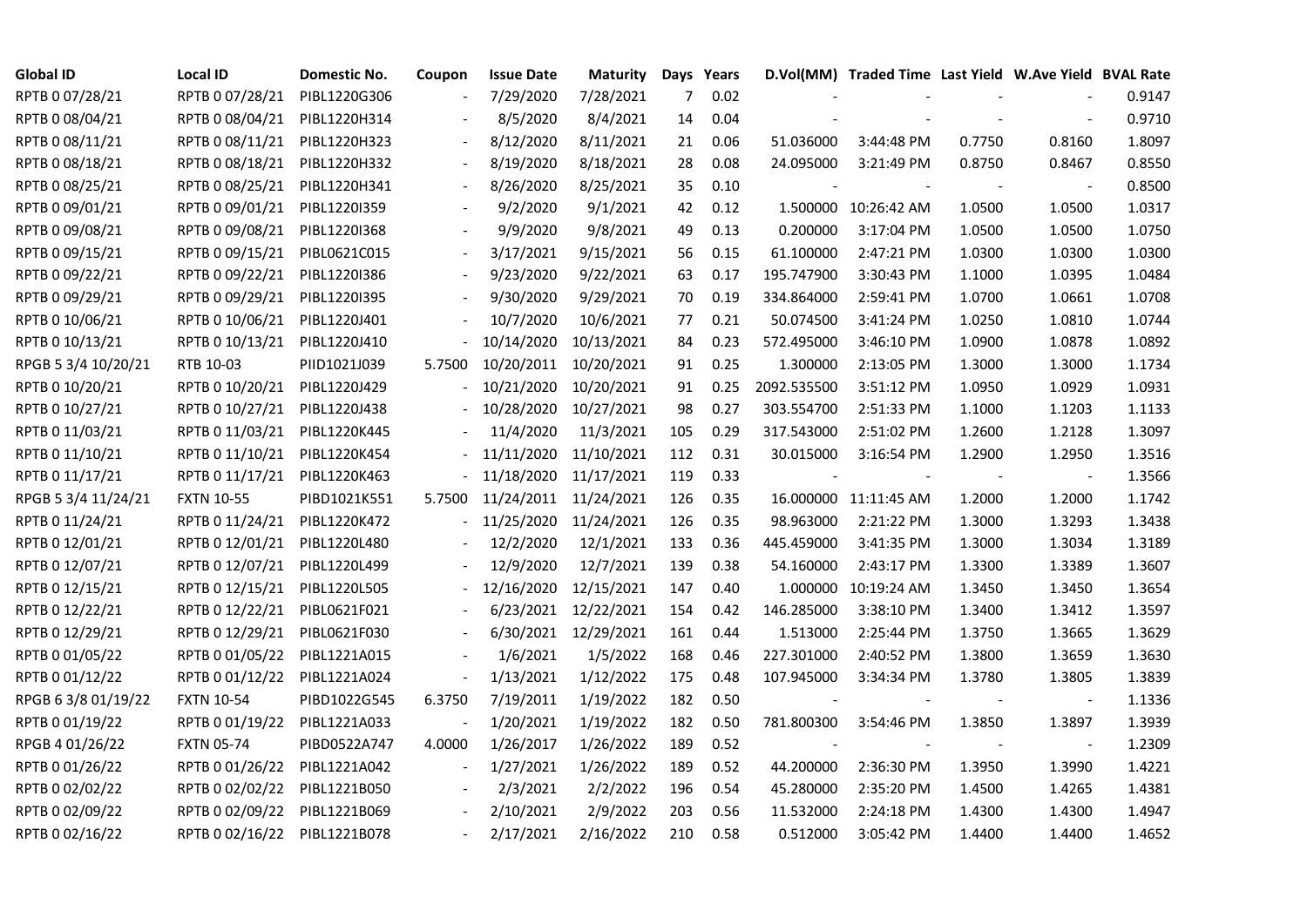| <b>Global ID</b>     | <b>Local ID</b>   | Domestic No. | Coupon                   | <b>Issue Date</b>     | <b>Maturity</b> |     | Days Years |            | D.Vol(MM) Traded Time Last Yield W.Ave Yield BVAL Rate |        |                          |        |
|----------------------|-------------------|--------------|--------------------------|-----------------------|-----------------|-----|------------|------------|--------------------------------------------------------|--------|--------------------------|--------|
| RPTB 0 02/23/22      | RPTB 0 02/23/22   | PIBL1221B087 |                          | 2/24/2021             | 2/23/2022       | 217 | 0.59       |            |                                                        |        |                          | 1.4557 |
| RPTB 0 03/02/22      | RPTB 0 03/02/22   | PIBL1221C095 |                          | 3/3/2021              | 3/2/2022        | 224 | 0.61       |            |                                                        |        |                          | 1.4678 |
| RPTB 0 03/09/22      | RPTB 0 03/09/22   | PIBL1221C102 | $\overline{\phantom{a}}$ | 3/10/2021             | 3/9/2022        | 231 | 0.63       |            |                                                        |        |                          | 1.4761 |
| RPGB 15 03/14/22     | <b>FXTN 20-02</b> | PIBD2022C021 | 15.0000                  | 3/14/2002             | 3/14/2022       | 236 | 0.65       | 1.000000   | 2:31:02 PM                                             | 1.5500 | 1.5500                   | 1.3373 |
| RPTB 0 03/16/22      | RPTB 0 03/16/22   | PIBL1221C111 | $\Box$                   | 3/17/2021             | 3/16/2022       | 238 | 0.65       |            |                                                        |        |                          | 1.4846 |
| RPTB 0 03/23/22      | RPTB 0 03/23/22   | PIBL1221C120 |                          | 3/24/2021             | 3/23/2022       | 245 | 0.67       | 161.000000 | 2:30:18 PM                                             | 1.4500 | 1.4848                   | 1.4865 |
| RPTB 0 03/30/22      | RPTB 0 03/30/22   | PIBL1221C139 | $\blacksquare$           | 3/31/2021             | 3/30/2022       | 252 | 0.69       |            | 75.619000 10:44:54 AM                                  | 1.4550 | 1.4547                   | 1.4616 |
| RPTB 0 04/06/22      | RPTB 0 04/06/22   | PIBL1221D147 |                          | 4/7/2021              | 4/6/2022        | 259 | 0.71       | 4.000000   | 2:36:29 PM                                             | 1.5000 | 1.5000                   | 1.5107 |
| RPTB 0 04/13/22      | RPTB 0 04/13/22   | PIBL1221D156 |                          | 4/14/2021             | 4/13/2022       | 266 | 0.73       |            |                                                        |        |                          | 1.5193 |
| RPTB 0 04/20/22      | RPTB 0 04/20/22   | PIBL1221D165 | $\overline{\phantom{a}}$ | 4/21/2021             | 4/20/2022       | 273 | 0.75       |            |                                                        |        |                          | 1.5277 |
| RPTB 0 04/27/22      | RPTB 0 04/27/22   | PIBL1221D174 | $\overline{\phantom{a}}$ | 4/28/2021             | 4/27/2022       | 280 | 0.77       |            |                                                        |        | $\overline{\phantom{a}}$ | 1.5345 |
| RPTB 0 05/04/22      | RPTB 0 05/04/22   | PIBL1221E182 |                          | 5/5/2021              | 5/4/2022        | 287 | 0.79       |            | 40.400000 10:51:00 AM                                  | 1.4750 | 1.4750                   | 1.5750 |
| RPTB 0 05/11/22      | RPTB 0 05/11/22   | PIBL1221E191 |                          | 5/12/2021             | 5/11/2022       | 294 | 0.81       |            |                                                        |        |                          | 1.5563 |
| RPTB 0 05/18/22      | RPTB 0 05/18/22   | PIBL1221E208 |                          | 5/19/2021             | 5/18/2022       | 301 | 0.82       |            |                                                        |        | $\blacksquare$           | 1.5570 |
| RPTB 0 05/25/22      | RPTB 0 05/25/22   | PIBL1221E217 |                          | 5/26/2021             | 5/25/2022       | 308 | 0.84       |            |                                                        |        | $\overline{\phantom{a}}$ | 1.5732 |
| RPTB 0 06/01/22      | RPTB 0 06/01/22   | PIBL1221F225 |                          | 6/2/2021              | 6/1/2022        | 315 | 0.86       | 52.594000  | 2:35:21 PM                                             | 1.5600 | 1.5601                   | 1.5525 |
| RPTB 0 06/08/22      | RPTB 0 06/08/22   | PIBL1221F234 |                          | 6/9/2021              | 6/8/2022        | 322 | 0.88       |            |                                                        |        |                          | 1.5934 |
| RPTB 0 06/15/22      | RPTB 0 06/15/22   | PIBL1221F243 | $\blacksquare$           | 6/16/2021             | 6/15/2022       | 329 | 0.90       |            |                                                        |        | $\overline{\phantom{a}}$ | 1.5940 |
| RPTB 0 06/22/22      | RPTB 0 06/22/22   | PIBL1221F252 | $\frac{1}{2}$            | 6/23/2021             | 6/22/2022       | 336 | 0.92       | 1.920000   | 3:10:10 PM                                             | 1.5650 | 1.5650                   | 1.6230 |
| RPTB 0 06/29/22      | RPTB 0 06/29/22   | PIBL1221F261 | $\blacksquare$           | 6/30/2021             | 6/29/2022       | 343 | 0.94       |            | 10.220000 10:28:25 AM                                  | 1.5700 | 1.5700                   | 1.5987 |
| RPGB 4 3/4 07/04/22  | <b>FXTN 03-24</b> | PIBD0322G247 | 4.7500                   | 7/4/2019              | 7/4/2022        | 348 | 0.95       | 8.430000   | 3:52:35 PM                                             | 1.5800 | 1.5041                   | 1.3971 |
| RPTB 0 07/06/22      | RPTB 0 07/06/22   | PIBL1221G279 |                          | 7/7/2021              | 7/6/2022        | 350 | 0.96       | 1.516000   | 3:09:29 PM                                             | 1.5850 | 1.5850                   | 1.6376 |
| RPTB 0 07/13/22      | RPTB 0 07/13/22   | PIBL1221G288 |                          | 7/14/2021             | 7/13/2022       | 357 | 0.98       | 210.610000 | 2:39:58 PM                                             | 1.6000 | 1.5973                   | 1.5956 |
| RPTB 0 07/20/22      | RPTB 0 07/20/22   | PIBL1221G297 | $\blacksquare$           | 7/21/2021             | 7/20/2022       | 364 | 1.00       | 659.485000 | 3:50:59 PM                                             | 1.6000 | 1.6048                   | 1.6349 |
| RPGB 4 7/8 08/02/22  | <b>FXTN 10-56</b> | PIBD1022H562 | 4.8750                   | 8/2/2012              | 8/2/2022        | 377 | 1.03       |            |                                                        |        | $\overline{\phantom{a}}$ | 1.5532 |
| RPGB 4 3/4 09/13/22  | <b>FXTN 10-57</b> | PIBD1022I570 | 4.7500                   | 9/13/2012             | 9/13/2022       | 419 | 1.15       |            |                                                        |        |                          | 1.6062 |
| RPGB 12 3/4 10/17/22 | <b>FXTN 20-03</b> | PIBD2022J033 | 12.7500                  | 10/17/2002 10/17/2022 |                 | 453 | 1.24       |            |                                                        |        | $\blacksquare$           | 1.6491 |
| RPGB 4 5/8 12/04/22  | RTB 05-11         | PIID0522L114 | 4.6250                   | 12/4/2017             | 12/4/2022       | 501 | 1.37       | 105.000000 | 2:02:09 PM                                             | 1.7500 | 1.7500                   | 1.8398 |
| RPGB 4 12/06/22      | <b>FXTN 10-58</b> | PIBD1022L585 | 4.0000                   | 12/6/2012             | 12/6/2022       | 503 | 1.38       |            | 0.060000 11:58:23 AM                                   | 1.7500 | 1.7500                   | 1.6280 |
| RPGB 4 3/8 02/11/23  | RTB 03-10         | PIID0323B101 | 4.3750                   | 2/11/2020             | 2/11/2023       | 570 | 1.56       | 24.030000  | 2:52:59 PM                                             | 1.9000 | 1.8347                   | 1.8571 |
| RPGB 13 02/20/23     | <b>FXTN 20-04</b> | PIBD2023B048 | 13.0000                  | 2/20/2003             | 2/20/2023       | 579 | 1.59       |            |                                                        |        |                          | 1.8081 |
| RPGB 5 1/2 03/08/23  | <b>FXTN 05-75</b> | PIBD0523C752 | 5.5000                   | 3/8/2018              | 3/8/2023        | 595 | 1.63       |            |                                                        |        | $\overline{\phantom{a}}$ | 1.6652 |
| RPGB 3 1/2 04/21/23  | <b>FXTN 07-58</b> | PIBD0723D588 | 3.5000                   | 4/21/2016             | 4/21/2023       | 639 | 1.75       |            |                                                        |        |                          | 1.7366 |
| RPGB 11 7/8 05/29/23 | <b>FXTN 20-05</b> | PIBD2023E054 | 11.8750                  | 5/29/2003             | 5/29/2023       | 677 | 1.85       |            |                                                        |        |                          | 1.9322 |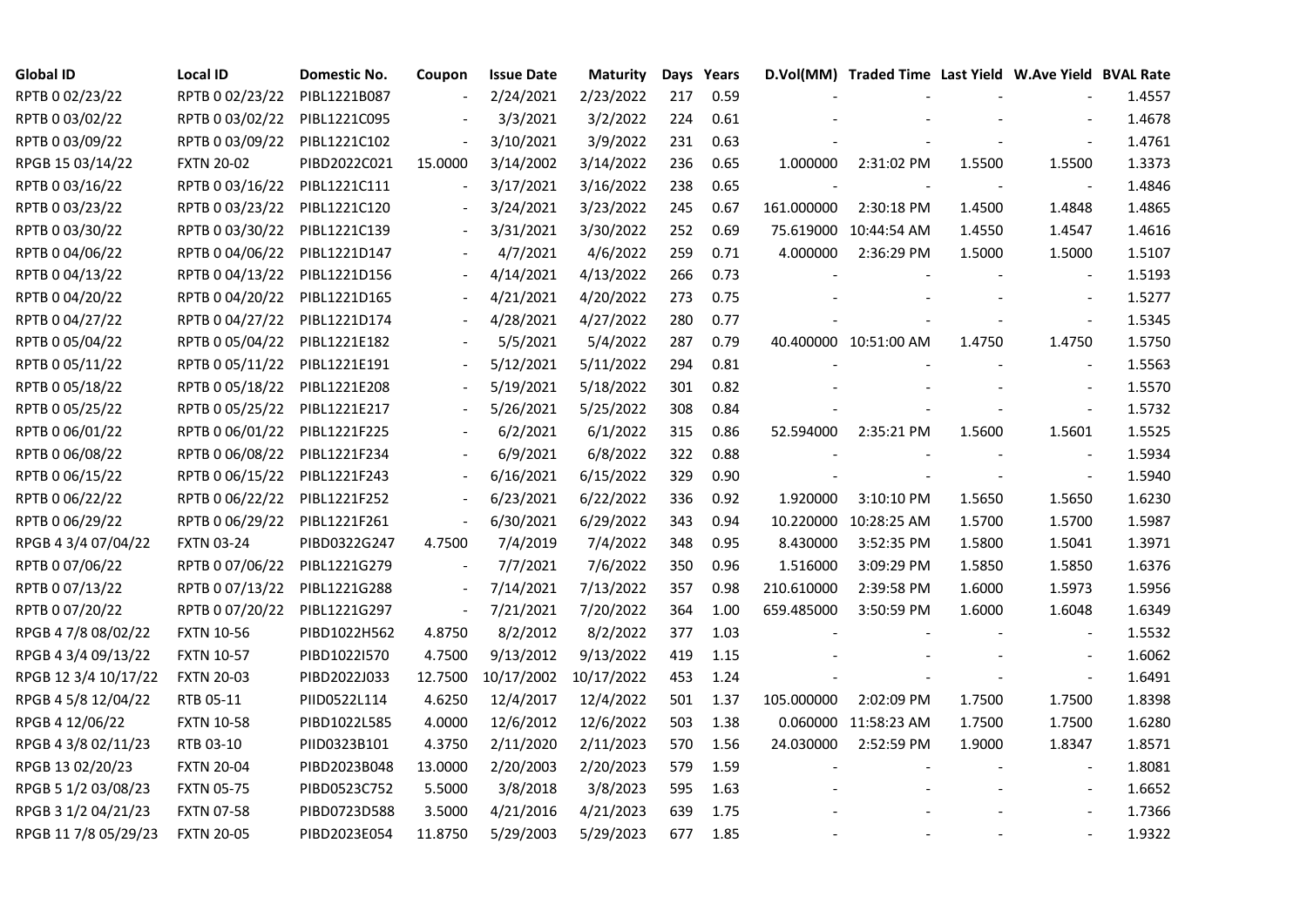| <b>Global ID</b>     | <b>Local ID</b>   | Domestic No. | Coupon  | <b>Issue Date</b> | <b>Maturity</b>  |     | Days Years |             | D.Vol(MM) Traded Time Last Yield W.Ave Yield BVAL Rate |                |                          |        |
|----------------------|-------------------|--------------|---------|-------------------|------------------|-----|------------|-------------|--------------------------------------------------------|----------------|--------------------------|--------|
| RPGB 3 1/4 08/15/23  | RTB 10-04         | PIID1023H046 | 3.2500  | 8/15/2013         | 8/15/2023        | 755 | 2.07       |             |                                                        |                |                          | 2.0380 |
| RPGB 2 3/8 09/10/23  | <b>FXTN 03-25</b> | PIBD0323I252 | 2.3750  | 9/10/2020         | 9/10/2023        | 781 | 2.14       | 27.600000   | 3:57:37 PM                                             | 2.0900         | 2.0549                   | 2.0903 |
| RPGB 11 3/8 10/23/23 | <b>FXTN 20-06</b> | PIBD2023J068 | 11.3750 | 10/23/2003        | 10/23/2023       | 824 | 2.26       |             |                                                        |                | $\blacksquare$           | 2.0624 |
| RPGB 2 3/8 03/09/24  | RTB 03-11         | PIID0324C115 | 2.3750  | 3/9/2021          | 3/9/2024         | 962 | 2.63       | 3889.200000 | 3:48:24 PM                                             | 2.3450         | 2.3419                   | 2.3383 |
| RPGB 6 1/4 03/12/24  | RTB 05-12         | PIID0524C129 | 6.2500  | 3/12/2019         | 3/12/2024        | 965 | 2.64       | 104.795000  | 3:34:57 PM                                             | 2.3750         | 2.3589                   | 2.3651 |
| RPGB 4 1/2 04/20/24  | <b>FXTN 07-59</b> | PIBD0724D595 | 4.5000  | 4/20/2017         | 4/20/2024 1,004  |     | 2.75       |             |                                                        |                | $\blacksquare$           | 2.2767 |
| RPGB 12 3/8 06/03/24 | <b>FXTN 20-07</b> | PIBD2024F075 | 12.3750 | 6/3/2004          | 6/3/2024 1,048   |     | 2.87       |             |                                                        |                | $\blacksquare$           | 2.3203 |
| RPGB 12 7/8 08/05/24 | <b>FXTN 20-08</b> | PIBD2024H086 | 12.8750 | 8/5/2004          | 8/5/2024 1,111   |     | 3.04       |             |                                                        |                | $\sim$                   | 2.3832 |
| RPGB 4 1/8 08/20/24  | <b>FXTN 10-59</b> | PIBD1024H595 | 4.1250  | 8/20/2014         | 8/20/2024 1,126  |     | 3.08       | 20.000000   | 3:42:43 PM                                             | 2.4750         | 2.4750                   | 2.4045 |
| RPGB 4 1/4 10/17/24  | <b>FXTN 05-76</b> | PIBD0524J762 | 4.2500  | 10/17/2019        | 10/17/2024 1,184 |     | 3.24       |             | 550.000000 11:52:58 AM                                 | 2.3750         | 2.3750                   | 2.3776 |
| RPGB 13 3/4 11/11/24 | <b>FXTN 20-09</b> | PIBD2024K091 | 13.7500 | 11/11/2004        | 11/11/2024 1,209 |     | 3.31       |             |                                                        |                | $\blacksquare$           | 2.4724 |
| RPGB 5 3/4 04/12/25  | FXTN 07-61        | PIBD0725D618 | 5.7500  | 4/12/2018         | 4/12/2025 1,361  |     | 3.73       |             |                                                        |                | $\blacksquare$           | 2.6611 |
| RPGB 12 1/8 04/14/25 | <b>FXTN 20-10</b> | PIBD2025D103 | 12.1250 | 4/14/2005         | 4/14/2025 1,363  |     | 3.73       |             |                                                        |                | $\omega$                 | 2.6126 |
| RPGB 2 5/8 08/12/25  | RTB 05-13         | PIID0525H130 | 2.6250  | 8/12/2020         | 8/12/2025 1,483  |     | 4.06       | 3036.343000 | 3:55:09 PM                                             | 2.6000         | 2.5990                   | 2.6000 |
| RPGB 3 5/8 09/09/25  | <b>FXTN 10-60</b> | PIBD10251608 | 3.6250  | 9/9/2015          | 9/9/2025 1,511   |     | 4.14       | 66.000000   | 3:50:51 PM                                             | 2.6200         | 2.6544                   | 2.6361 |
| RPGB 12 1/8 10/20/25 | <b>FXTN 20-11</b> | PIBD2025J116 | 12.1250 | 10/20/2005        | 10/20/2025 1,552 |     | 4.25       |             |                                                        |                |                          | 2.7785 |
| RPGB 18 1/4 11/29/25 | <b>FXTN 25-01</b> | PIBD2525K015 | 18.2500 | 11/29/2000        | 11/29/2025 1,592 |     | 4.36       |             |                                                        |                | $\overline{\phantom{a}}$ | 2.8122 |
| RPGB 10 1/4 01/19/26 | <b>FXTN 20-12</b> | PIBD2026A122 | 10.2500 | 1/19/2006         | 1/19/2026 1,643  |     | 4.50       |             |                                                        |                | $\blacksquare$           | 2.8552 |
| RPGB 6 1/4 02/14/26  | <b>FXTN 07-62</b> | PIBD0726B627 | 6.2500  | 2/14/2019         | 2/14/2026 1,669  |     | 4.57       |             |                                                        |                | $\blacksquare$           | 2.7082 |
| RPGB 3 3/8 04/08/26  | <b>FXTN 05-77</b> | PIBD0526D772 | 3.3750  | 4/8/2021          | 4/8/2026 1,722   |     | 4.72       | 1677.140000 | 3:56:12 PM                                             | 2.8450         | 2.8394                   | 2.8443 |
| RPGB 3 1/2 09/20/26  | RTB 10-05         | PIID1026I057 | 3.5000  | 9/20/2016         | 9/20/2026 1,887  |     | 5.17       | 51.044000   | 3:20:14 PM                                             | 3.2000         | 3.2491                   | 3.2628 |
| RPGB 6 1/4 10/20/26  | RTB 15-01         | PIID1526J019 | 6.2500  | 10/20/2011        | 10/20/2026 1,917 |     | 5.25       |             | 1.000000 10:50:02 AM                                   | 3.3800         | 3.3800                   | 3.1013 |
| RPGB 8 12/07/26      | <b>FXTN 20-13</b> | PIBD2026L139 | 8.0000  | 12/7/2006         | 12/7/2026 1,965  |     | 5.38       | 3.000000    | 2:03:35 PM                                             | 3.3000         | 3.3000                   | 3.1143 |
| RPGB 5 3/8 03/01/27  | RTB 15-02         | PIID1527C023 | 5.3750  | 3/1/2012          | 3/1/2027 2,049   |     | 5.61       |             |                                                        |                |                          | 3.1749 |
| RPGB 4 3/4 05/04/27  | <b>FXTN 10-61</b> | PIBD1027E617 | 4.7500  | 5/4/2017          | 5/4/2027 2,113   |     | 5.79       | 1503.000000 | 3:57:38 PM                                             | 3.2200         | 3.2134                   | 3.2142 |
| RPGB 8 5/8 09/06/27  | <b>FXTN 20-14</b> | PIBD2027I140 | 8.6250  | 9/6/2007          | 9/6/2027 2,238   |     | 6.13       | 2.000000    | 2:30:00 PM                                             | 3.4450         | 3.4450                   | 3.3084 |
| RPGB 6 1/4 03/22/28  | <b>FXTN 10-63</b> | PIBD1028C635 | 6.2500  | 3/22/2018         | 3/22/2028 2,436  |     | 6.67       |             |                                                        |                | $\overline{\phantom{a}}$ | 3.5390 |
| RPGB 3 5/8 04/22/28  | <b>FXTN 07-64</b> | PIBD0728D649 | 3.6250  | 4/22/2021         | 4/22/2028 2,467  |     | 6.75       | 2234.500000 | 3:59:11 PM                                             | 3.6400         | 3.6424                   | 3.6425 |
| RPGB 9 1/2 12/04/28  | <b>FXTN 20-15</b> | PIBD2028L151 | 9.5000  | 12/4/2008         | 12/4/2028 2,693  |     | 7.37       |             |                                                        |                | $\overline{\phantom{a}}$ | 3.5620 |
| RPGB 67/8 01/10/29   | <b>FXTN 10-64</b> | PIBD1029A644 | 6.8750  | 1/10/2019         | 1/10/2029 2,730  |     | 7.47       |             | 14.000000 10:26:43 AM                                  | 3.7500         | 3.7500                   | 3.6015 |
| RPGB 8 3/4 05/27/30  | <b>FXTN 20-16</b> | PIBD2030E166 | 8.7500  | 5/27/2010         | 5/27/2030 3,232  |     | 8.85       |             |                                                        |                | $\overline{\phantom{a}}$ | 3.7826 |
| RPGB 2 7/8 07/09/30  | <b>FXTN 10-65</b> | PIBD1030G655 | 2.8750  | 7/9/2020          | 7/9/2030 3,275   |     | 8.97       |             | 7.000000 11:42:37 AM                                   | 3.7600         | 3.7600                   | 3.7455 |
| RPGB 12 1/2 07/28/30 | <b>FXTN 25-02</b> | PIBD2530G029 | 12.5000 | 7/28/2005         | 7/28/2030 3,294  |     | 9.02       |             |                                                        |                | $\blacksquare$           | 3.8050 |
| RPGB 11 1/4 01/26/31 | <b>FXTN 25-03</b> | PIBD2531A032 | 11.2500 | 1/26/2006         | 1/26/2031 3,476  |     | 9.52       |             |                                                        | $\blacksquare$ | $\sim$                   | 3.8642 |